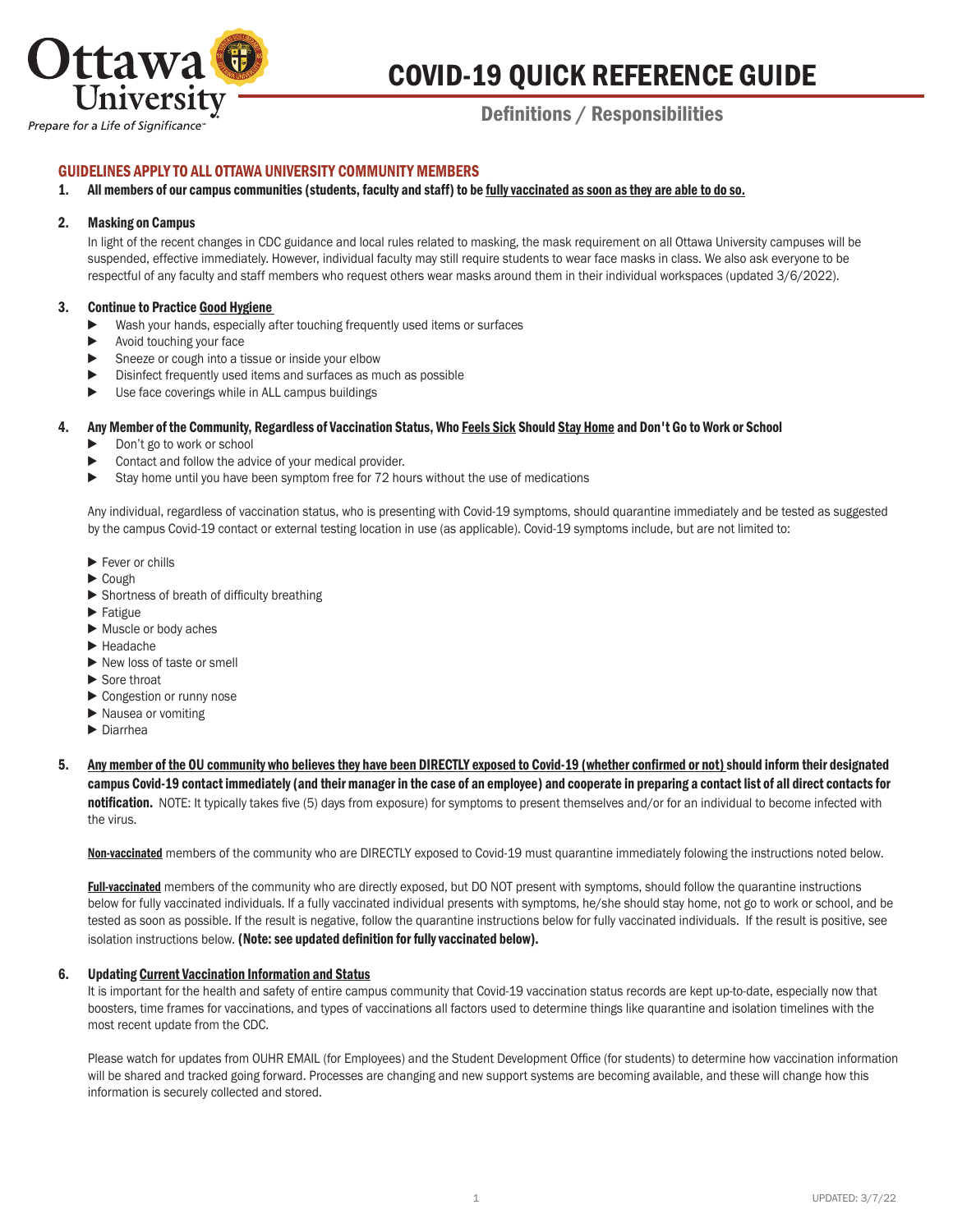## 7. Tracking POSITIVE Covid-19 Cases and CLOSE CONTACT-DIRECT EXPOSURES

 Guidelines on tracking and reporting positive Covid-19 cases and close contacts continues to evolve. Please watch for updates from OUHR EMAIL (for Employees) and the Student Development Office (for students) with guidance on what to do if you, someone close to you, or a close contact becomes sick or receive a Positive Covid-19 test result.

The University will keep you appraised of the best way to share this information to track and maintain information in its systems most effectively and to keep everyone as healthy as possible.

# CAMPUS COVID-19 CONTACT INFORMATION

| <b>CAMPUS</b> | <u> The Communication of the Communication of the Communication of the Communication of the Communication of the Communication of the Communication of the Communication of the Communication of the Communication of the Commun</u><br>CONTACT | <b>EXTENSION EXTENSION</b> | <b>DIRECT DIAL</b> |
|---------------|-------------------------------------------------------------------------------------------------------------------------------------------------------------------------------------------------------------------------------------------------|----------------------------|--------------------|
|               |                                                                                                                                                                                                                                                 |                            |                    |
|               |                                                                                                                                                                                                                                                 |                            |                    |
|               |                                                                                                                                                                                                                                                 |                            |                    |
|               |                                                                                                                                                                                                                                                 |                            |                    |
|               |                                                                                                                                                                                                                                                 |                            |                    |
|               |                                                                                                                                                                                                                                                 |                            |                    |

#### TESTING OPTIONS

VACCINATED INDIVIDUALS

#### Direct Exposure – No Symptoms

It is becoming increasingly hard to find Covid-19 testing options in a timely manner. The CDC now includes approved AT HOME TESTS as an acceptable option for determining Covid-19 status.

The Federal Government recently rolled out the following website to order free AT HOME TESTS to be delivered directly to your home: https://www.covidtests. gov/

On January 15, 2022, the Federal Government passed a law requiring insurers to reimburse policy holders up to \$12 per test for the purchase of up to eight AT HOME Covid-19 TESTS during a 30-day period. As you look for AT HOME TEST options, keep this in mind and review your health insurance coverage for specific application and processing. Note that reimbursement is limited to those tests that have received emergency use authorization from the Food and Drug Administration. Currently this includes the following tests (this list may update on an ongoing basis):

| <b>Brand Name</b>                   |   | Tests per Pack Number of Tests Available for \$0 in 30 Days   |  |
|-------------------------------------|---|---------------------------------------------------------------|--|
| Ellume Covid-19 Home Test           |   | You can purchase up to 8 individual tests at \$0 for 30 days. |  |
| Binaxnow Covid-19 AG Card Home Test |   |                                                               |  |
| Ellume Covid-19 Home Test           |   |                                                               |  |
| Inteliswab Covid-19 Home Test       |   |                                                               |  |
| Quickvue At-Home Covid-19 Test      | 5 |                                                               |  |
| Quickvue At Home Covid-19 Test      |   |                                                               |  |
| On / Go Covid-19 Antigen Self-Test  | 2 |                                                               |  |
| FlowFlex Kit Home Test              |   |                                                               |  |

#### DEFINITION OF "DIRECTLY EXPOSED" OR "CLOSE CONTACT"

Someone who was within 6 feet of an infected person for a cumulative total of 15 minutes or more over a 24-hour period starting from 2 days before illness onset (or, for asymptomatic patients, 2 days prior to test specimen collection) until the time the patient is isolated.

Pursuant to CDC Guidelines, if the individual is over the age of 65 or has an underlying medical condition, they are encouraged to work with the University to explore alternatives that best suit their needs. Employees should discuss their needs with their manager and the supervisor will work with the HR Department to define a plan that best works for the employee in their role with the University.

# DEFINITON OF FULLY VACCINATED

A full vaccination is both doses of a two-dose vaccination within the last 6 months or one dose of a single dose vaccination within the last 2 months documented on a vaccination card OR both doses of a two-dose vaccination plus booster or one dose of a single dose vaccination plus booster documented on a vaccination card.



#### DEPARTMENT OF HUMAN RESOURCES